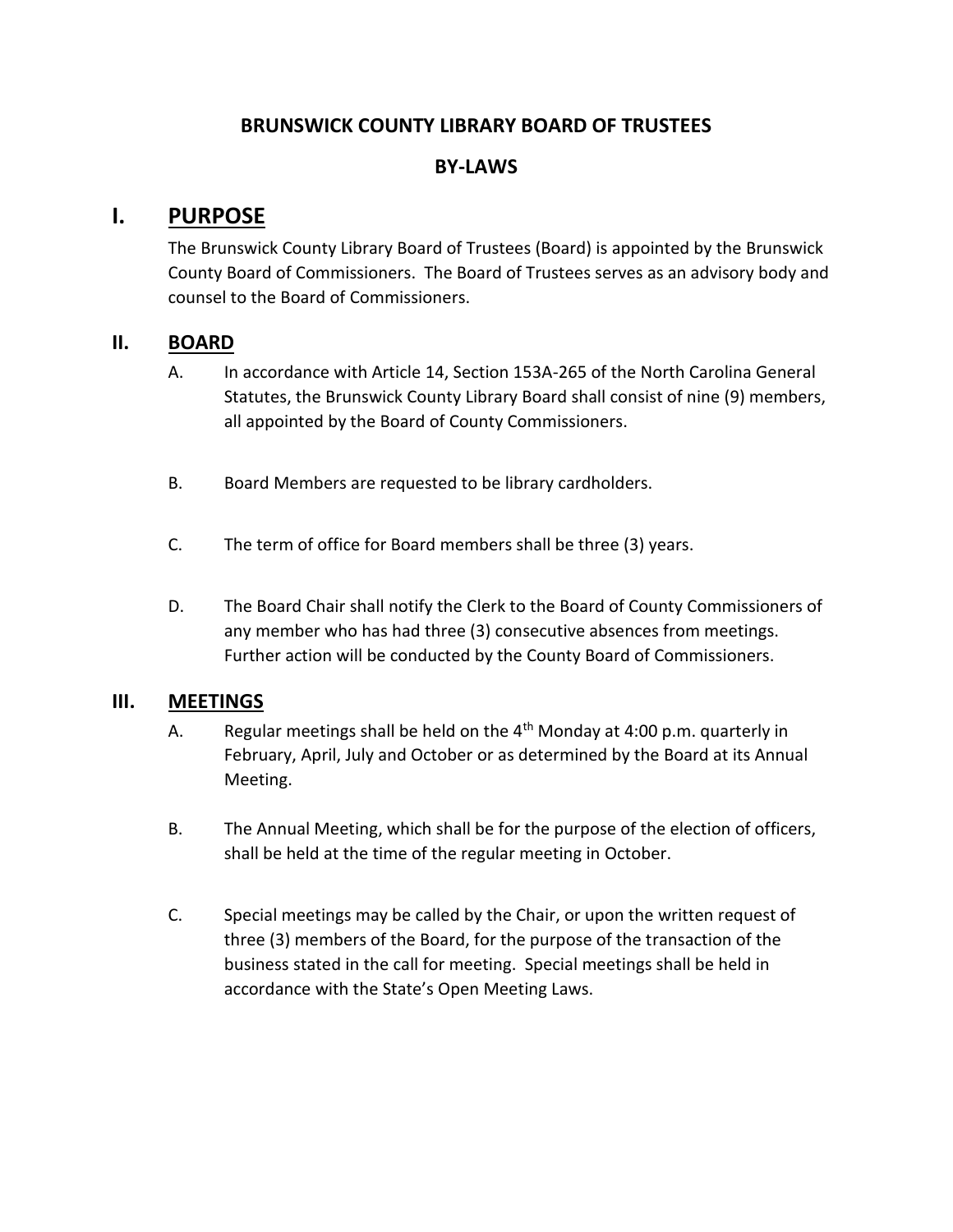- D. Notice of all regular meetings shall be given by the Secretary to all Board members at least 5 days prior to the meeting. Notices should include draft minutes of the last prior meeting and a proposed agenda.
- E. All regular meetings, including the Annual Meeting, shall be open to the public. Guest speakers must submit a request to the Secretary to be included on the meeting agenda.

# **IV. OFFICERS**

- A. Officers shall consist of a Chair, Vice Chair, and Secretary and are elected by the sitting board at the Annual Meeting. They will take office at the next regular meeting of the Board. No elected officer shall serve more than two (2) consecutive terms in the same office. Vacancies in office shall be filled by vote at the next regular meeting.
- B. The Chair shall preside at all meetings, appoint all committees, authorize calls for special meetings, and generally perform the duties of the presiding officer in accordance with III-C above.
- C. In the absence of the Chair, the Vice Chair shall preside over the meetings.
- D. The Secretary shall keep a true and accurate account of all proceedings, prepare minutes of all meetings, and submit draft minutes to the Library Director. The Library Director shall have custody of the minutes and other records of the Board and the Library Department.

# **V. COMMITTEES**

Committees are appointed by the Chair to study and investigate special situations that may arise from time to time. Such committees shall serve until the time of completion of the appointed work.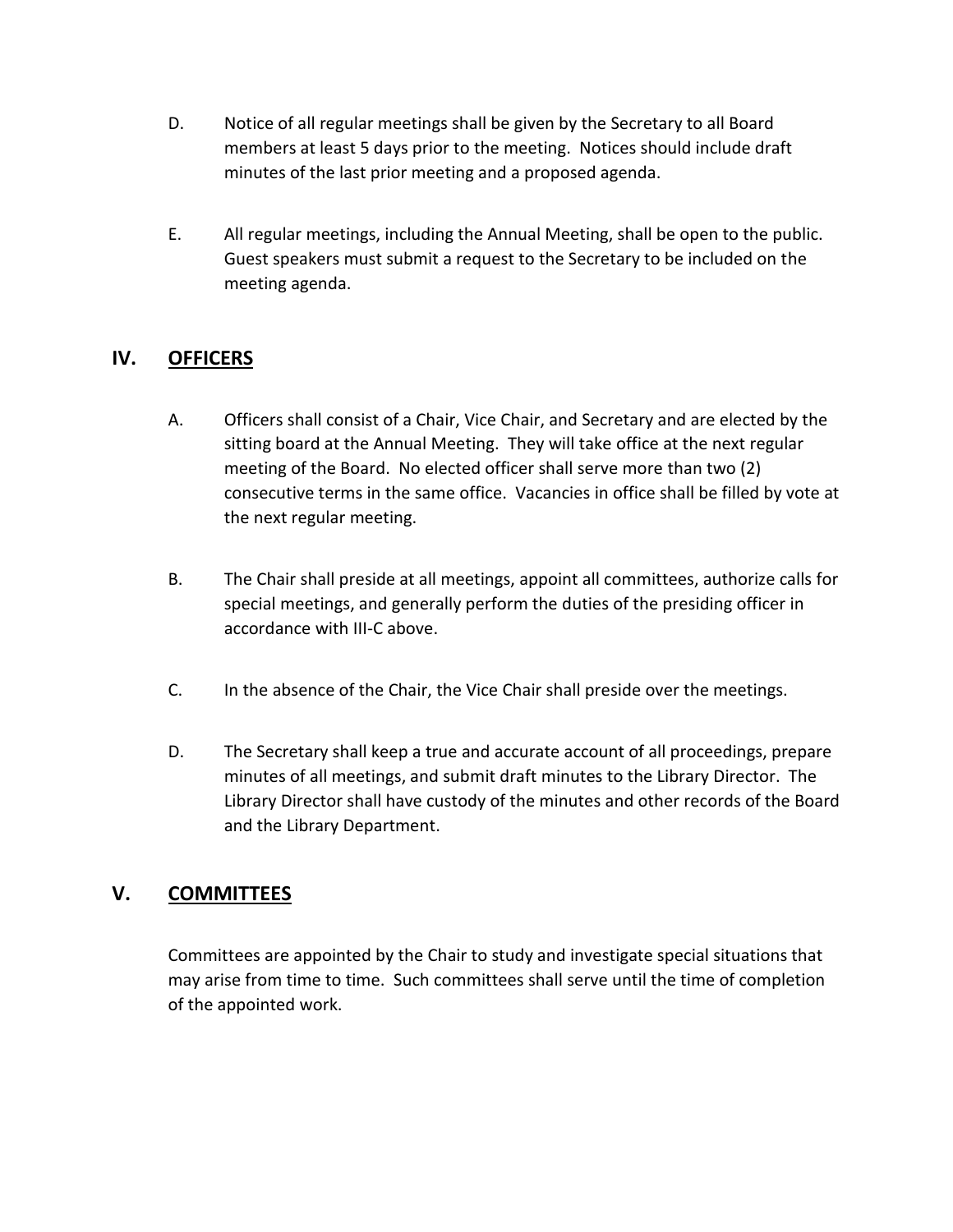## **VI. QUORUM**

A quorum for transaction of business shall consist of five (5) Board members.

#### **VII. DUTIES**

- A. The duties and responsibilities of the Board shall conform to Article 14, Section 153A-265 and consist of the following:
	- 1. To formulate and adopt programs, policies, and regulations for the government of the library;
	- 2. To make recommendations to the governing body concerning the construction and improvement of buildings and other structures for the library system;
	- 3. To oversee and care for the facilities of the library system;
	- 4. To advise the governing body concerning the appointment of a Library Director and appointments to the Board of Trustees;
	- 5. To approve a schedule of fines and charges for late return of, failure to return, damage to, and loss of library materials, and to recommend other measures to protect and regulate the use of such materials;
	- 6. To participate in preparing the annual budget of the library system;
	- 7. To extend the privileges and use of the library system to nonresidents of the county or city establishing or supporting the system, on any terms or conditions the Board may prescribe;
	- 8. To otherwise advise the Board of Commissioners on library matters;
	- 9. To establish a meeting place, agenda, and schedule for meetings and to review and discuss the Library Director's report at each regular meeting;
	- 10. To provide information and recommendation to the Library Director on such matters as use of library facilities, expanding and improving services, and coordinating the Library's programs with Friends of the Library groups and other civic organizations and jurisdictions.
- B. Trustees of the Board are to be representatives/ambassadors of the Library Department in the community and to the staff of the branch libraries.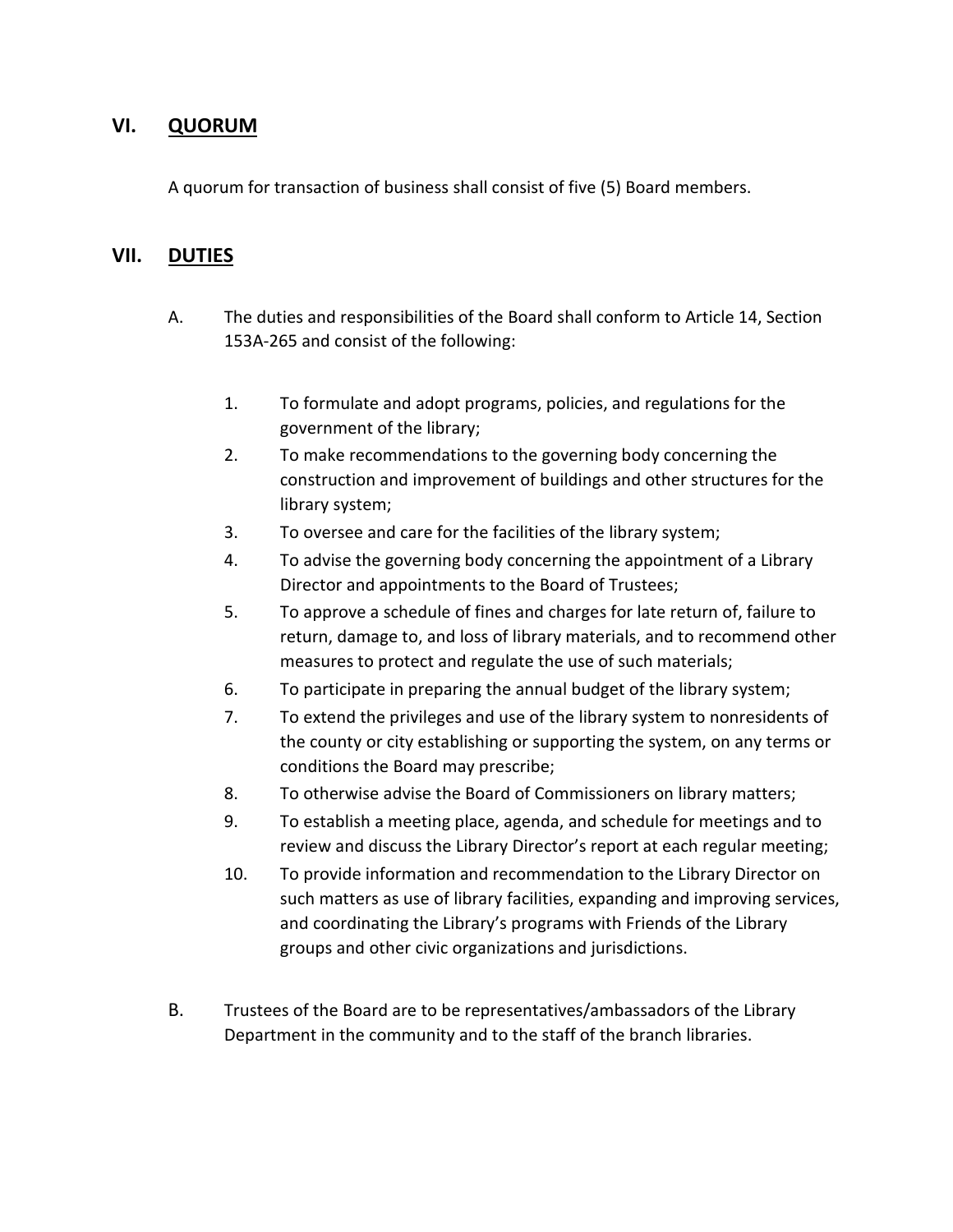#### **VIII. LIBRARY DIRECTOR**

- A. The Library Director shall be responsible for employing and directing staff, for the efficiency of the Library's service to the public, for operating the system under the direction and supervision of the Assistant County Manager.
- B. The Library Director is the Board's executive officer and shall have sole charge of administering the Library and implementing the policies established by the Board.
- C. To make an annual report on the operations of the library to the governing body of the county and to make an annual report to the Department of Cultural Resources as required by G. S. 125-5.

## **IX. ORDER OF BUSINESS**

The order of business at regular meetings shall be as follows:

- 1. Call to order
- 2. Roll Call of members
- 3. Amendment to agenda
- 4. Guest speakers, if any
- 5. Approval of minutes of prior meetings
- 6. Report of Library Director
- 7. Reports of Committees
- 8. Unfinished Business
- 9. New Business
- 10. Adjournment

## **X. BY-LAW AMENDMENTS**

A. By-laws may be amended at any regular meeting of the Board, by a majority of those present, provided that said amendments shall have been submitted and read at the previous Board meeting.